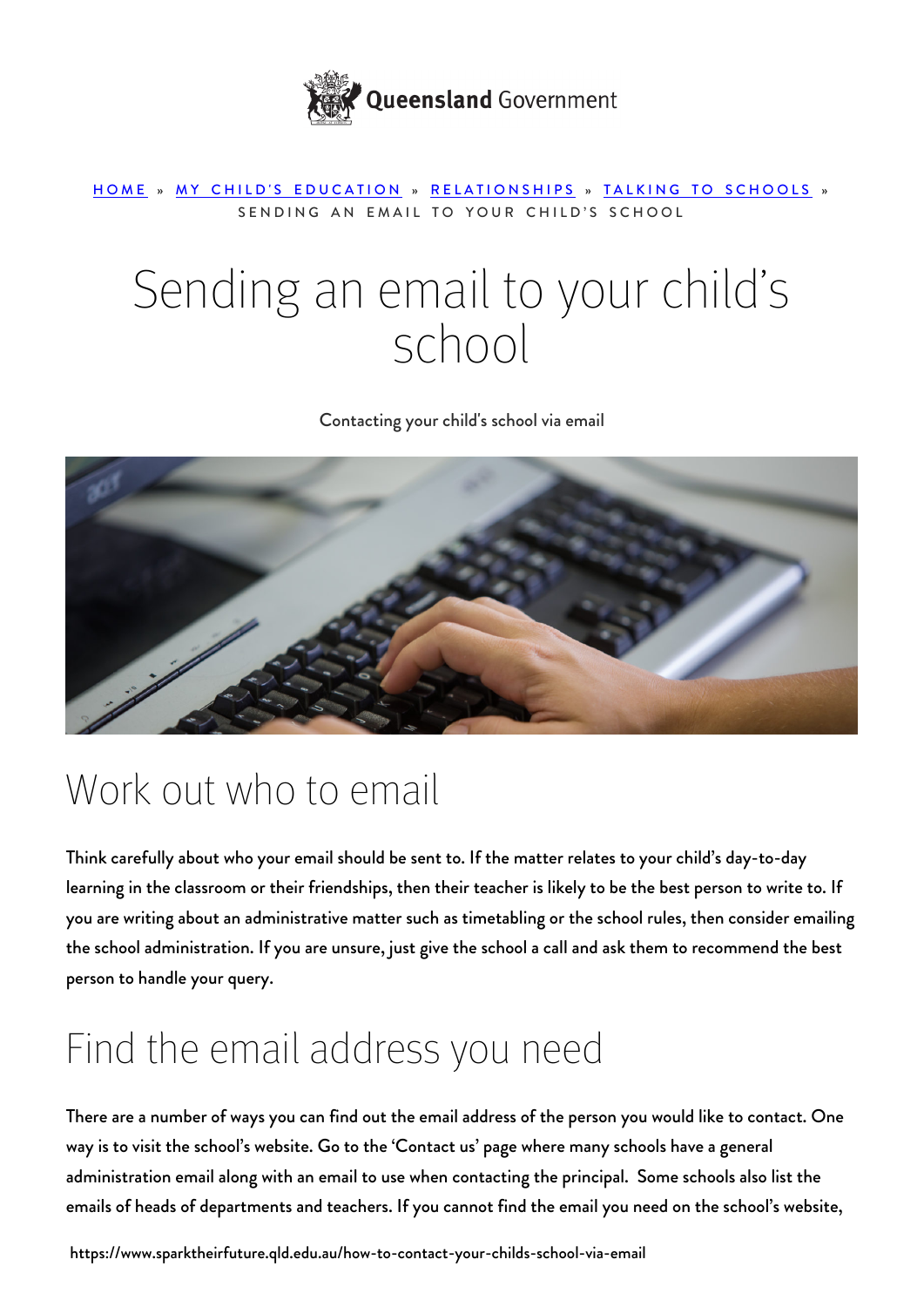give the school office a call and they will help you.

## Include a subject header

In the subject header, make sure you include your child's name and the main reason you are writing. For example, you could write: "Elizabeth Smith: help with reading" or "Jason Andrews: medical concerns".

#### Try to start with something positive

Try to set a positive tone for your interaction with the school. This will help generate goodwill. If your child is enjoying a particular subject, you could mention that. If your child has made some nice friends, you could talk about that. If you child's teacher has been particularly supportive, take a moment to acknowledge their efforts.

#### Outline the issue

Clearly outline the issue. Think about the 'what', 'how', 'why' and 'when' and make sure you've included all relevant information. Use a bullet point list if there are a number of points you want to mention. Avoid becoming emotional and keep your tone respectful.

## Explain what action you'd like to take

Explain what action you'd like to take. For example, let them know if you would like to make an appointment to meet or to speak on the phone. Suggest some days and times you are available and invite the school to nominate a day and time suitable to them.

## Signing off

Sign-off by thanking the school for considering your email and provide your full name and phone number so the school can get in touch should they want to talk to you about the content of your email.

Use this [Downloadable Word document email template for contacting school](https://s3-ap-southeast-2.amazonaws.com/qde-uploads/wp-content/uploads/2020/04/24065312/Downloadable-Word-document-email-template-for-contacting-school.docx) to assist you.